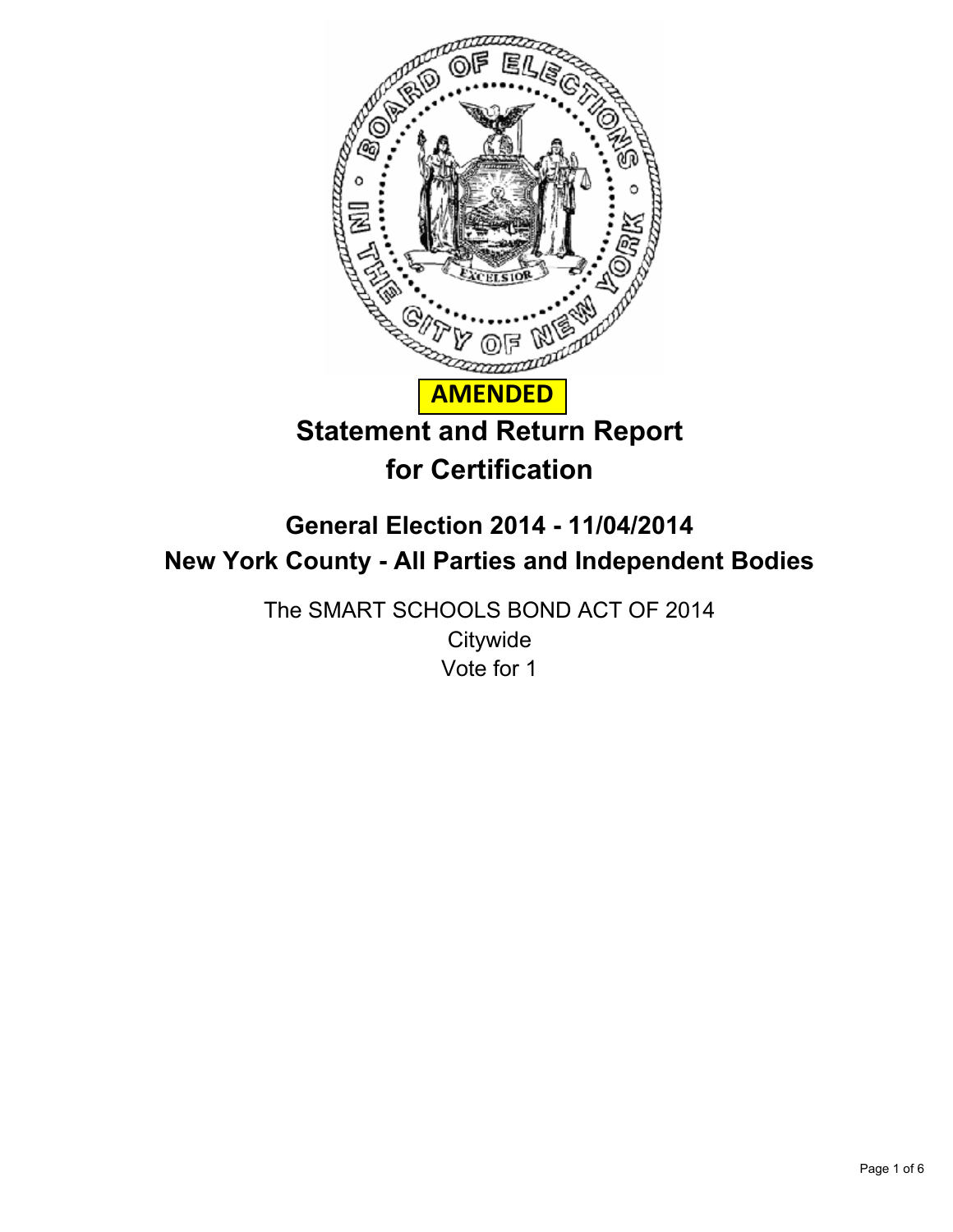

| <b>PUBLIC COUNTER</b>                                    | 14,531 |
|----------------------------------------------------------|--------|
| <b>EMERGENCY</b>                                         |        |
| ABSENTEE/MILITARY                                        | 309    |
| <b>FEDERAL</b>                                           | 162    |
| <b>AFFIDAVIT</b>                                         | 241    |
| <b>Total Ballots</b>                                     | 15,244 |
| Less - Inapplicable Federal/Special Presidential Ballots | (162)  |
| <b>Total Applicable Ballots</b>                          | 15,082 |
| <b>YES</b>                                               | 7,755  |
| <b>NO</b>                                                | 2,146  |
| <b>Total Votes</b>                                       | 9,901  |
| Unrecorded                                               | 5,181  |

## **Assembly District 66**

| <b>PUBLIC COUNTER</b>                                    | 21,611 |
|----------------------------------------------------------|--------|
| <b>EMERGENCY</b>                                         | 0      |
| ABSENTEE/MILITARY                                        | 637    |
| <b>FEDERAL</b>                                           | 534    |
| <b>AFFIDAVIT</b>                                         | 310    |
| <b>Total Ballots</b>                                     | 23,092 |
| Less - Inapplicable Federal/Special Presidential Ballots | (534)  |
| <b>Total Applicable Ballots</b>                          | 22,558 |
| <b>YES</b>                                               | 14,381 |
| <b>NO</b>                                                | 4,257  |
| <b>Total Votes</b>                                       | 18,638 |
| Unrecorded                                               | 3,920  |

| <b>PUBLIC COUNTER</b>                                    | 26,608 |
|----------------------------------------------------------|--------|
| <b>EMERGENCY</b>                                         | 0      |
| ABSENTEE/MILITARY                                        | 746    |
| <b>FEDERAL</b>                                           | 454    |
| <b>AFFIDAVIT</b>                                         | 357    |
| <b>Total Ballots</b>                                     | 28,165 |
| Less - Inapplicable Federal/Special Presidential Ballots | (454)  |
| <b>Total Applicable Ballots</b>                          | 27,711 |
| <b>YES</b>                                               | 17,302 |
| NO.                                                      | 4,560  |
| <b>Total Votes</b>                                       | 21,862 |
| Unrecorded                                               | 5.849  |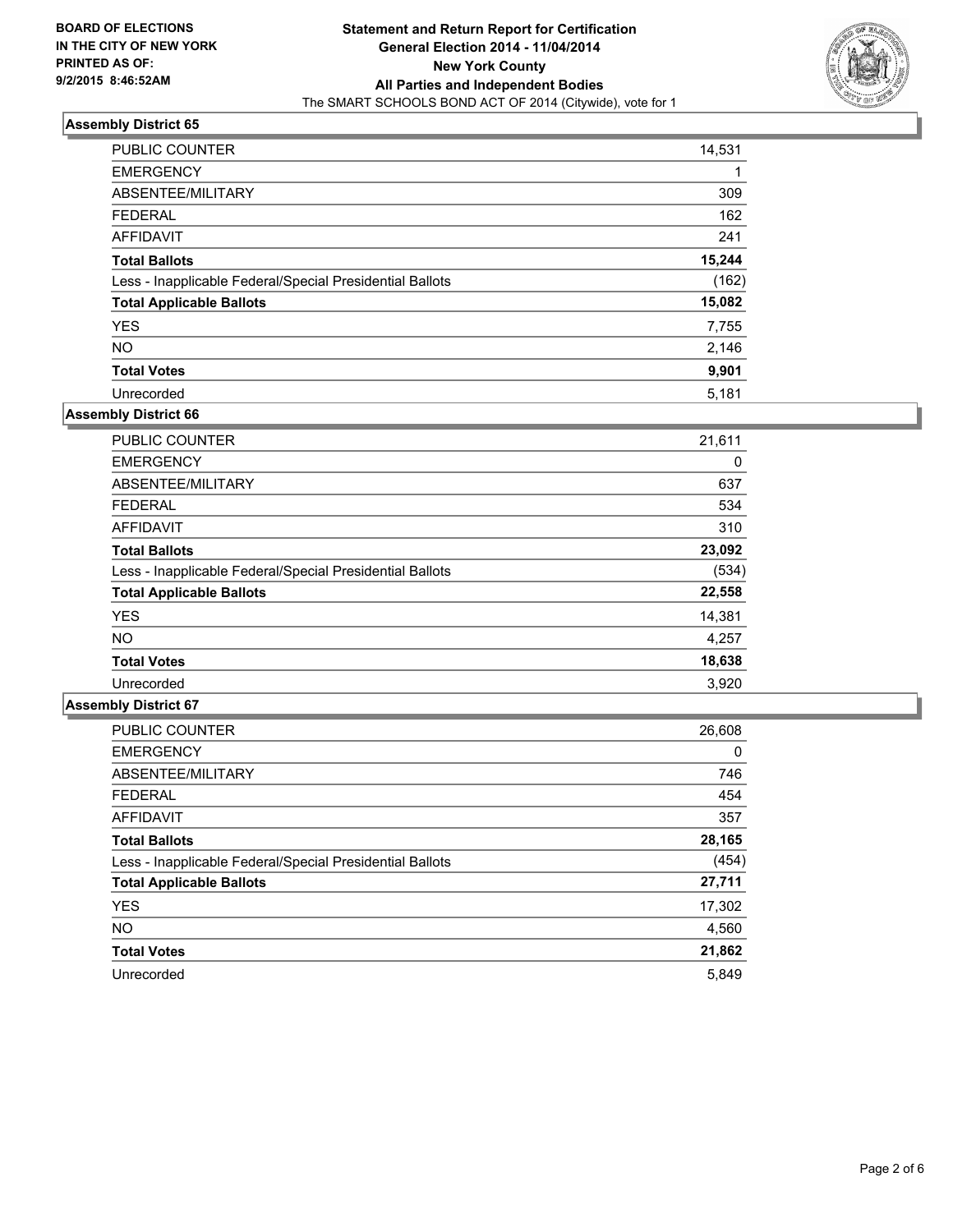

| <b>PUBLIC COUNTER</b>                                    | 15,741 |
|----------------------------------------------------------|--------|
| <b>EMERGENCY</b>                                         | 2      |
| ABSENTEE/MILITARY                                        | 453    |
| <b>FEDERAL</b>                                           | 99     |
| AFFIDAVIT                                                | 278    |
| <b>Total Ballots</b>                                     | 16,573 |
| Less - Inapplicable Federal/Special Presidential Ballots | (99)   |
| <b>Total Applicable Ballots</b>                          | 16,474 |
| <b>YES</b>                                               | 8,193  |
| <b>NO</b>                                                | 1,306  |
| <b>Total Votes</b>                                       | 9,499  |
| Unrecorded                                               | 6.975  |

#### **Assembly District 69**

| <b>PUBLIC COUNTER</b>                                    | 26,687 |
|----------------------------------------------------------|--------|
| <b>EMERGENCY</b>                                         | 4      |
| ABSENTEE/MILITARY                                        | 796    |
| <b>FEDERAL</b>                                           | 418    |
| AFFIDAVIT                                                | 343    |
| <b>Total Ballots</b>                                     | 28,248 |
| Less - Inapplicable Federal/Special Presidential Ballots | (418)  |
| <b>Total Applicable Ballots</b>                          | 27,830 |
| <b>YES</b>                                               | 17,456 |
| <b>NO</b>                                                | 4,047  |
| <b>Total Votes</b>                                       | 21,503 |
| Unrecorded                                               | 6,327  |

| <b>PUBLIC COUNTER</b>                                    | 19,535 |
|----------------------------------------------------------|--------|
| <b>EMERGENCY</b>                                         | 4      |
| ABSENTEE/MILITARY                                        | 627    |
| <b>FEDERAL</b>                                           | 75     |
| AFFIDAVIT                                                | 438    |
| <b>Total Ballots</b>                                     | 20,679 |
| Less - Inapplicable Federal/Special Presidential Ballots | (75)   |
| <b>Total Applicable Ballots</b>                          | 20,604 |
|                                                          |        |
| <b>YES</b>                                               | 12,589 |
| <b>NO</b>                                                | 1,674  |
| <b>Total Votes</b>                                       | 14,263 |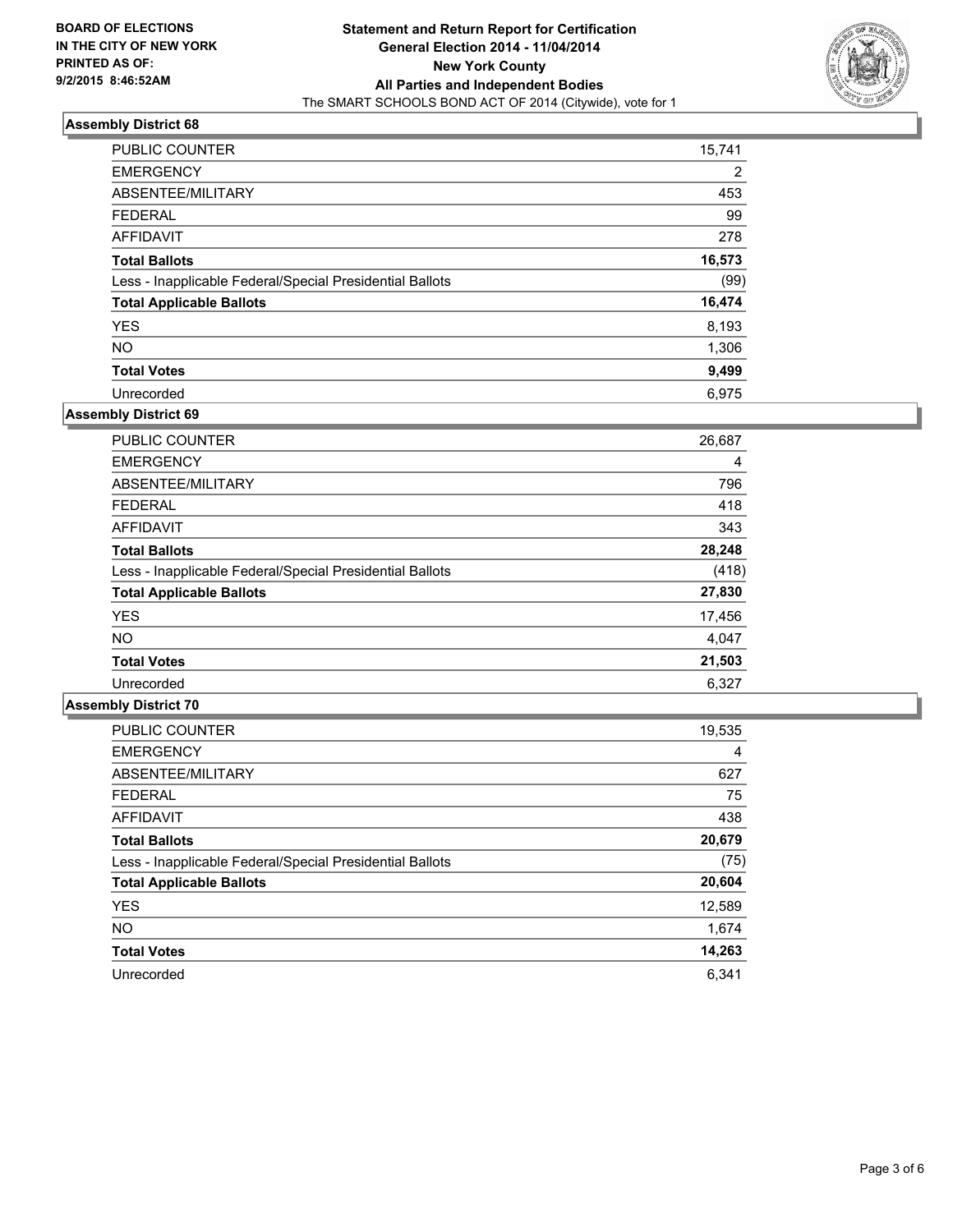

| <b>PUBLIC COUNTER</b>                                    | 19,425 |
|----------------------------------------------------------|--------|
| <b>EMERGENCY</b>                                         | 0      |
| ABSENTEE/MILITARY                                        | 471    |
| <b>FEDERAL</b>                                           | 99     |
| <b>AFFIDAVIT</b>                                         | 364    |
| <b>Total Ballots</b>                                     | 20,359 |
| Less - Inapplicable Federal/Special Presidential Ballots | (99)   |
| <b>Total Applicable Ballots</b>                          | 20,260 |
| <b>YES</b>                                               | 11,347 |
| <b>NO</b>                                                | 1,895  |
| <b>Total Votes</b>                                       | 13,242 |
| Unrecorded                                               | 7.018  |

#### **Assembly District 72**

| PUBLIC COUNTER                                           | 15,715 |
|----------------------------------------------------------|--------|
| <b>EMERGENCY</b>                                         | 0      |
| ABSENTEE/MILITARY                                        | 210    |
| <b>FEDERAL</b>                                           | 104    |
| <b>AFFIDAVIT</b>                                         | 253    |
| <b>Total Ballots</b>                                     | 16,282 |
| Less - Inapplicable Federal/Special Presidential Ballots | (104)  |
| <b>Total Applicable Ballots</b>                          | 16,178 |
| <b>YES</b>                                               | 6,576  |
| <b>NO</b>                                                | 1,120  |
| <b>Total Votes</b>                                       | 7,696  |
| Unrecorded                                               | 8,482  |

| <b>PUBLIC COUNTER</b>                                    | 24,531 |
|----------------------------------------------------------|--------|
| <b>EMERGENCY</b>                                         | 0      |
| ABSENTEE/MILITARY                                        | 995    |
| <b>FEDERAL</b>                                           | 539    |
| <b>AFFIDAVIT</b>                                         | 326    |
| <b>Total Ballots</b>                                     | 26,391 |
| Less - Inapplicable Federal/Special Presidential Ballots | (539)  |
| <b>Total Applicable Ballots</b>                          | 25,852 |
| <b>YES</b>                                               | 14,366 |
| NO.                                                      | 5,216  |
| <b>Total Votes</b>                                       | 19,582 |
| Unrecorded                                               | 6.270  |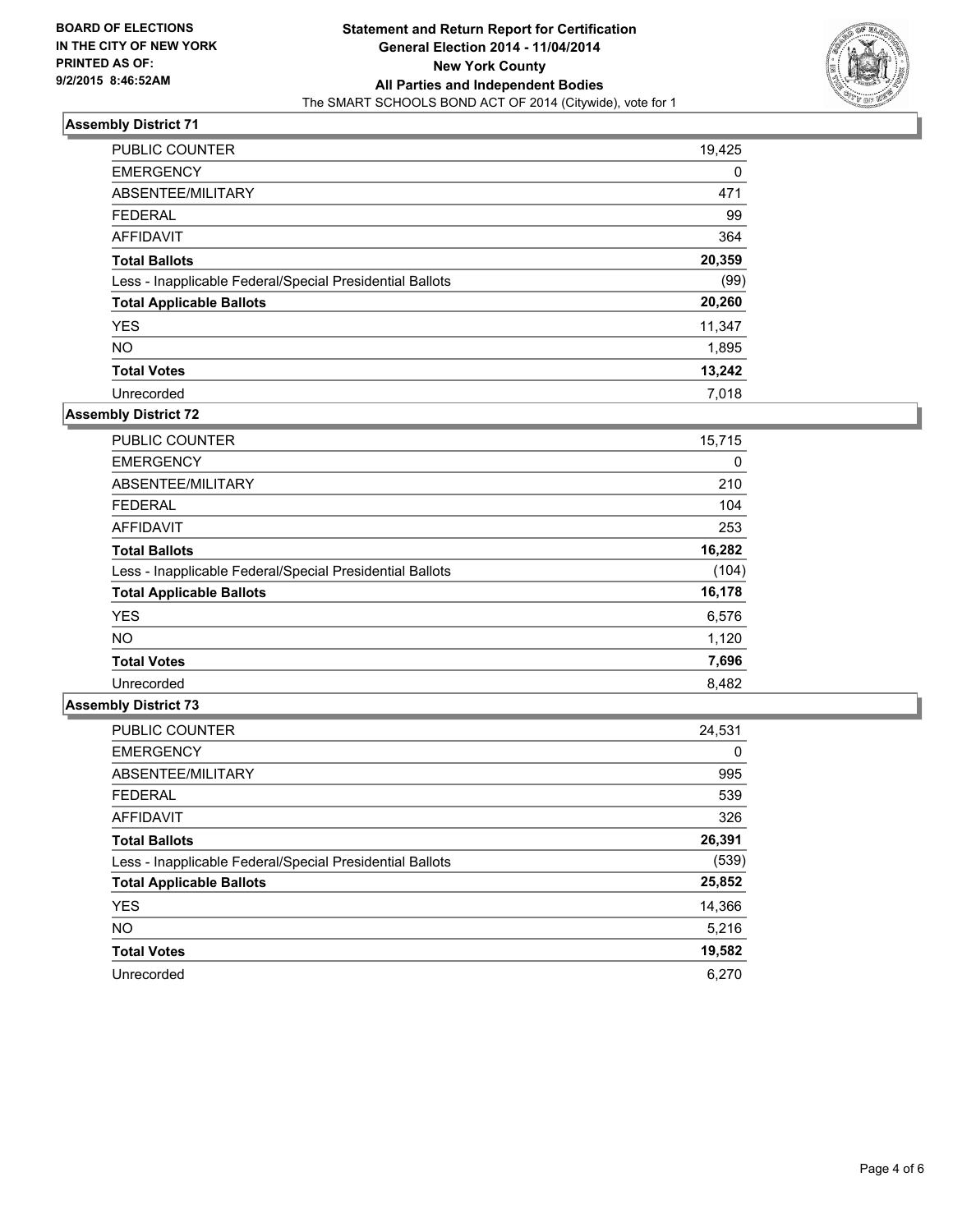

| <b>PUBLIC COUNTER</b>                                    | 20,507 |
|----------------------------------------------------------|--------|
| <b>EMERGENCY</b>                                         | 3      |
| ABSENTEE/MILITARY                                        | 608    |
| <b>FEDERAL</b>                                           | 314    |
| <b>AFFIDAVIT</b>                                         | 302    |
| <b>Total Ballots</b>                                     | 21,734 |
| Less - Inapplicable Federal/Special Presidential Ballots | (314)  |
| <b>Total Applicable Ballots</b>                          | 21,420 |
| <b>YES</b>                                               | 12,342 |
| <b>NO</b>                                                | 3,731  |
| <b>Total Votes</b>                                       | 16,073 |
| Unrecorded                                               | 5.347  |

#### **Assembly District 75**

| <b>PUBLIC COUNTER</b>                                    | 21,590 |
|----------------------------------------------------------|--------|
| <b>EMERGENCY</b>                                         | 0      |
| ABSENTEE/MILITARY                                        | 662    |
| <b>FEDERAL</b>                                           | 404    |
| <b>AFFIDAVIT</b>                                         | 320    |
| <b>Total Ballots</b>                                     | 22,976 |
| Less - Inapplicable Federal/Special Presidential Ballots | (404)  |
| <b>Total Applicable Ballots</b>                          | 22,572 |
| <b>YES</b>                                               | 14,176 |
| <b>NO</b>                                                | 3,761  |
| <b>Total Votes</b>                                       | 17,937 |
| Unrecorded                                               | 4,635  |

| <b>PUBLIC COUNTER</b>                                    | 23,265 |
|----------------------------------------------------------|--------|
| <b>EMERGENCY</b>                                         | 0      |
| ABSENTEE/MILITARY                                        | 679    |
| <b>FEDERAL</b>                                           | 441    |
| <b>AFFIDAVIT</b>                                         | 328    |
| <b>Total Ballots</b>                                     | 24,713 |
| Less - Inapplicable Federal/Special Presidential Ballots | (441)  |
| <b>Total Applicable Ballots</b>                          | 24,272 |
| <b>YES</b>                                               | 13,872 |
| NO.                                                      | 4,860  |
| <b>Total Votes</b>                                       | 18,732 |
| Unrecorded                                               | 5.540  |